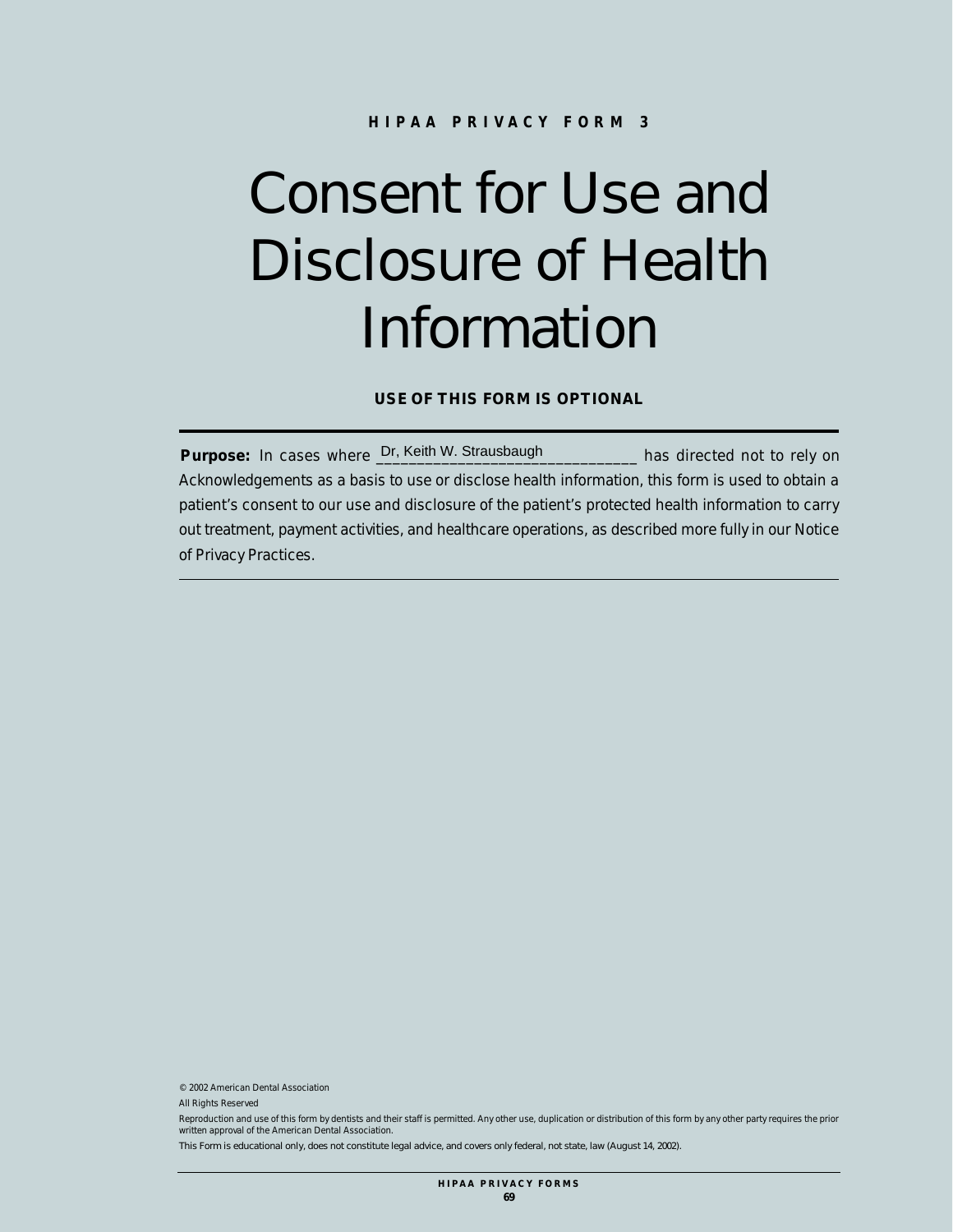## **CONSENT FOR USE AND DISCLOSURE OF HEALTH INFORMATION**

### **SECTION A: PATIENT GIVING CONSENT**

Name: \_\_\_\_\_\_\_\_\_\_\_\_\_\_\_\_\_\_\_\_\_\_\_\_\_\_\_\_\_\_\_\_\_\_\_\_\_\_\_\_\_\_\_\_\_\_\_\_\_\_\_\_\_\_\_\_\_\_\_\_\_\_\_\_\_\_\_\_\_\_\_\_\_\_\_\_\_\_\_\_\_\_\_\_\_\_\_\_\_\_\_\_\_\_

Address: \_\_\_\_\_\_\_\_\_\_\_\_\_\_\_\_\_\_\_\_\_\_\_\_\_\_\_\_\_\_\_\_\_\_\_\_\_\_\_\_\_\_\_\_\_\_\_\_\_\_\_\_\_\_\_\_\_\_\_\_\_\_\_\_\_\_\_\_\_\_\_\_\_\_\_\_\_\_\_\_\_\_\_\_\_\_\_\_\_\_\_\_

Telephone: \_\_\_\_\_\_\_\_\_\_\_\_\_\_\_\_\_\_\_\_\_\_\_\_\_\_\_\_\_\_\_\_\_\_\_\_\_\_\_\_\_\_E-mail:\_\_\_\_\_\_\_\_\_\_\_\_\_\_\_\_\_\_\_\_\_\_\_\_\_\_\_\_\_\_\_\_\_\_\_\_\_\_\_\_\_\_\_

Patient #:\_\_\_\_\_\_\_\_\_\_\_\_\_\_\_\_\_\_\_\_\_\_\_\_\_\_\_\_\_\_\_\_\_\_\_Social Security #:\_\_\_\_\_\_\_\_\_\_\_\_\_\_\_\_\_\_\_\_\_\_\_\_\_\_\_\_\_\_\_\_\_\_\_\_\_\_\_\_\_\_\_

#### **SECTION B: TO THE PATIENT — PLEASE READ THE FOLLOWING STATEMENTS CAREFULLY**

**Purpose of Consent:** By signing this form, you will consent to our use and disclosure of your protected health information to carry out treatment, payment activities, and healthcare operations.

**Notice of Privacy Practices:** You have the right to read our Notice of Privacy Practices before you decide whether to sign this Consent. Our Notice provides a description of our treatment, payment activities, and healthcare operations, of the uses and disclosures we may make of your protected health information, and of other important matters about your protected health information. A copy of our Notice accompanies this Consent. We encourage you to read it carefully and completely before signing this Consent.

We reserve the right to change our privacy practices as described in our Notice of Privacy Practices. If we change our privacy practices, we will issue a revised Notice of Privacy Practices, which will contain the changes. Those changes may apply to any of your protected health information that we maintain.

You may obtain a copy of our Notice of Privacy Practices, including any revisions of our Notice, at any time by contacting:

| Contact Person: The Contact Person and the Contact Person in the Contact Person in the Contact Person                               |      |
|-------------------------------------------------------------------------------------------------------------------------------------|------|
| Telephone:<br><u> 1989 - Johann John Stone, markin amerikan basar dan berkembang di banyak di banyak di banyak di banyak di ban</u> | Fax: |
| E-mail:                                                                                                                             |      |
| Address:                                                                                                                            |      |

**Right to Revoke:** You will have the right to revoke this Consent at any time by giving us written notice of your revocation submitted to the Contact Person listed above. Please understand that revocation of this Consent will not affect any action we took in reliance on this Consent before we received your revocation, and that we may decline to treat you or to continue treating you if you revoke this Consent.

#### **SIGNATURE**

I, \_\_\_\_\_\_\_\_\_\_\_\_\_\_\_\_\_\_\_\_\_\_\_\_\_\_\_\_\_\_\_\_\_\_\_\_\_\_\_\_\_\_\_\_\_\_\_\_\_\_\_\_, have had full opportunity to read and consider the contents of this Consent form and your Notice of Privacy Practices. I understand that, by signing this Consent form, I am giving my consent to your use and disclosure of my protected health information to carry out treatment, payment activities and health care operations.

Signature:\_\_\_\_\_\_\_\_\_\_\_\_\_\_\_\_\_\_\_\_\_\_\_\_\_\_\_\_\_\_\_\_\_\_\_\_\_\_\_\_\_\_Date: \_\_\_\_\_\_\_\_\_\_\_\_\_\_\_\_\_\_\_\_\_\_\_\_\_\_\_\_\_\_\_\_\_\_\_\_\_\_\_\_\_\_\_\_\_

If this Consent is signed by a personal representative on behalf of the patient, complete the following:

Personal Representative's Name:\_\_\_\_

Relationship to Patient: \_\_\_\_\_\_\_\_\_\_\_\_\_\_\_\_\_\_\_\_\_\_\_\_\_\_\_\_\_\_\_\_\_\_\_\_\_\_\_\_\_\_\_\_\_\_\_\_\_\_\_\_\_\_\_\_\_\_\_\_\_\_\_\_\_\_\_\_\_\_\_\_\_\_\_\_\_\_\_\_\_

**YOU ARE ENTITLED TO A COPY OF THIS CONSENT AFTER YOU SIGN IT. Include completed Consent in the patient's chart.**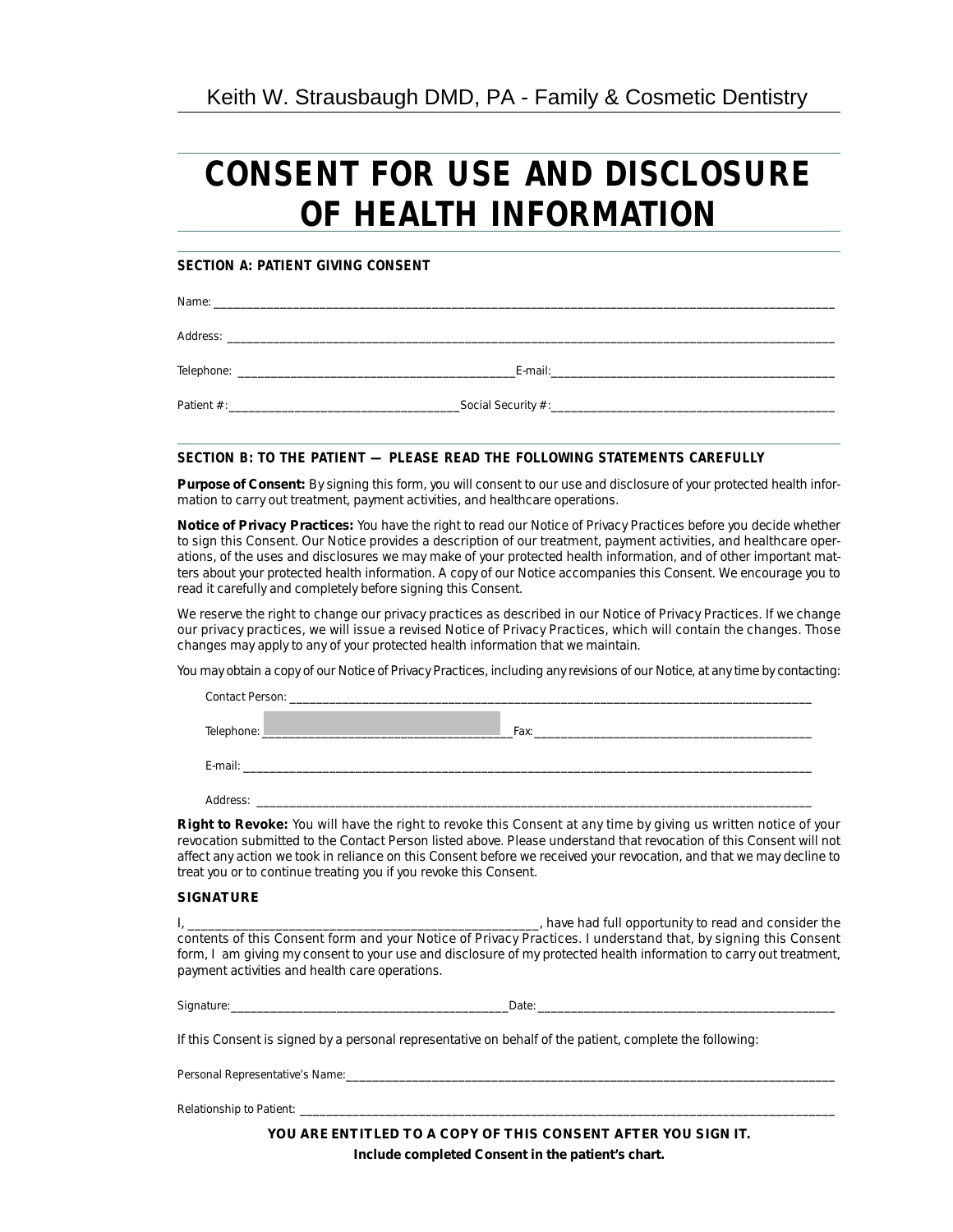#### **REVOCATION OF CONSENT**

I revoke my Consent for your use and disclosure of my protected health information for treatment, payment activities, and healthcare operations.

I understand that revocation of my Consent will not affect any action you took in reliance on my Consent before you received this written Notice of Revocation. I also understand that you may decline to treat or to continue to treat me after I have revoked my Consent.

Signature: \_\_\_\_\_\_\_\_\_\_\_\_\_\_\_\_\_\_\_\_\_\_\_\_\_\_\_\_\_\_\_\_\_\_\_\_\_\_\_\_\_\_\_\_\_\_\_\_\_\_\_ Date: \_\_\_\_\_\_\_\_\_\_\_\_\_\_\_\_\_\_\_\_\_\_\_\_\_\_\_\_\_\_\_\_\_\_\_

© 2002 American Dental Association

All Rights Reserved

Reproduction and use of this form by dentists and their staff is permitted. Any other use, duplication or distribution of this form by any other party requires the prior written approval of the American Dental Association.

This Form is educational only, does not constitute legal advice, and covers only federal, not state, law (August 14, 2002).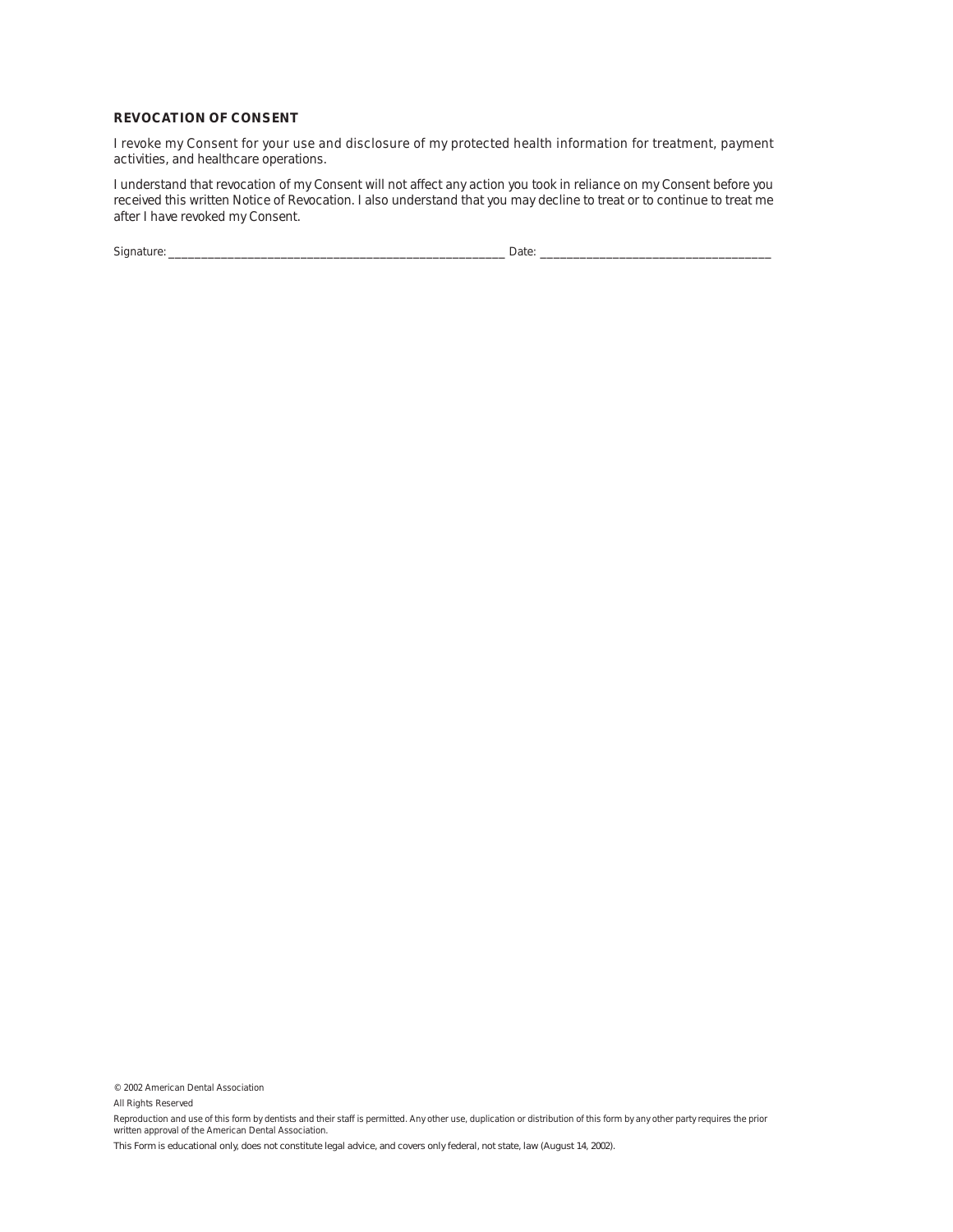# Acknowledgement of Receipt of Notice of Privacy Practices

**Purpose:** This form is used to obtain acknowledgement of receipt of our Notice of Privacy Practices or to document our good faith effort to obtain that acknowledgement.

© 2002 American Dental Association

All Rights Reserved

Reproduction and use of this form by dentists and their staff is permitted. Any other use, duplication or distribution of this form by any other party requires the prior written approval of the American Dental Association.

This Form is educational only, does not constitute legal advice, and covers only federal, not state, law (August 14, 2002).